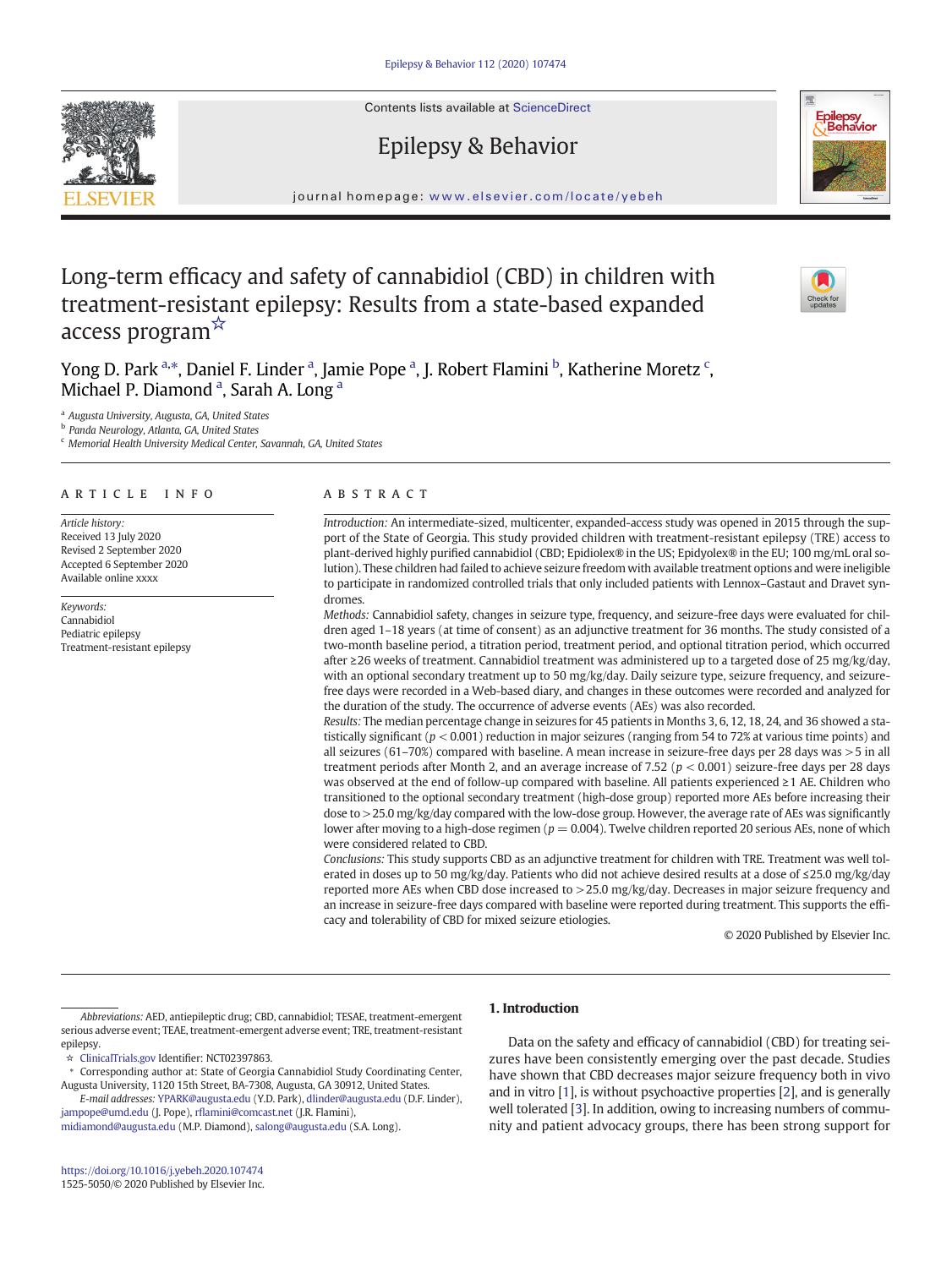compassionate use, providing access to CBD therapy among children with treatment-resistant epilepsy (TRE).

Children with TRE have a higher risk for sudden unexpected death in epilepsy [\[4](#page-7-0)–6], and the known developmental effects associated with early-age seizure onset and high seizure frequency in these children [[7,8](#page-7-0)] have motivated families to seek alternative treatments. To support families and their children with TRE, the Georgia Governor's Office and Augusta University, in partnership with GW Research Ltd., provided an opportunity for children in Georgia to receive plant-derived highly purified CBD (Epidiolex® in the US; Epidyolex® in the EU; 100 mg/mL oral solution). This state-funded, multicenter, intermediate-sized, expanded-access program gave children access GW Research's federally approved CBD formulation. The study also allowed children with different epilepsy etiologies and complex medical diagnoses—making them ineligible for GW Research-initiated randomized controlled trials—to receive GW Research's CBD, which could potentially improve their seizure frequency, cognition, and overall quality of life.

#### 2. Methods

#### 2.1. Study design and patient population

The study was conducted at three major pediatric epilepsy referral centers in Georgia starting in January 2015, and eligible patients were enrolled consecutively through November 2015. Eligible children were Georgia residents aged 1–18 years with a diagnosis of TRE. Treatmentresistant epilepsy was defined as ≥4 countable seizures per month (28 days) for 2 successive months (with ≥1 seizure in each 2-week period), and a history of trying ≥4 antiepileptic drugs (AEDs), including ≥1 combination of 2 concomitant AEDs. Vagus nerve stimulation and ketogenic diet were included as equivalent to drug therapy.

Patients were excluded if they were eligible to enroll in a CBD randomized controlled trial, had a progressive neurological condition, clinically relevant abnormal blood laboratory levels, unstable AEDs for at least 4 weeks before starting CBD, were unwilling to abstain from current or future cannabis use, or had any abnormalities that would prevent safe study participation. Patients with the following conditions also were excluded: known or suspected hypersensitivity to cannabinoids, impaired hepatic function, cardiovascular conditions that impaired electrocardiography readings, or a clinically significant postural drop in systolic blood pressure at screening or the start of titration. If a child withdrew or was no longer eligible, s/he had an end-oftreatment, in-person visit followed by a taper-down period and safety follow-up.

The study was approved by a central institutional review board or review board at participating institutions and was conducted in accordance with the principles of the Declaration of Helsinki and the International Conference on Harmonisation Good Clinical Practice Guidelines. All children and their parents or legally authorized representatives provided written informed consent, and children with adequate cognitive abilities provided assent. A Data Safety Monitoring Committee reviewed safety data throughout the study. Patients transitioned out of the study in 2019, after CBD gained approval from the Food and Drug Administration (FDA) in June of 2018.

#### 2.2. Study procedures

The study was composed of 4 periods: baseline, titration, treatment, and optional titration. During the 2-month baseline period, seizure type and frequency were reviewed by an independent Epilepsy Study Consortium to ensure consistency of seizure type and eligibility. The 5 week titration period began after confirming eligibility and completion of baseline measurements. During the 26-week treatment period, patients received twice daily, divided doses of an oral solution containing 100 mg/mL CBD (GW Research Ltd., Cambridge, UK) that increased by 5-milligram increments on a weekly basis. Concomitant AED doses remained stable, and this regimen continued throughout the treatment period until the patient reached a maximum dose of 25 mg/kg/day.

Patients were considered for the optional titration period after completing 26 weeks of treatment if the CBD dose ≤25 mg/kg/day had not led to desired improvements. Additionally, local investigators evaluated drug tolerance and safety during the treatment period to determine if the child could potentially benefit from a CBD dose >25 mg/kg/day. Patients who entered the optional titration period increased their CBD dose by weekly increments of 5 mg/kg in divided doses until they reached a maximum of 50 mg/kg/day or until safety and tolerability were achieved. Patients who received CBD doses >25 mg/kg/day at Month 36 were classified as the high-dose subgroup; those who received CBD doses ≤25 mg/kg/day were classified as the low-dose subgroup.

On a daily basis, patients' caregivers logged information on seizure frequency and type, seizure-free days, medication compliance, menses cycle, and use of rescue medication (e.g., valium, lorazepam) into a Web-based application, the Georgia Cannabidiol Study Epilepsy Application (Irody, Inc., Boston, MA). This diary provided cloud-based data aggregation and patient management reports for the study. The application was installed on the caregiver's smartphone or accessed through a Website portal. Caregivers were provided instructions for tracking seizures, treatment-emergent adverse events (TEAEs), and medication compliance.

#### 2.3. Assessments

The primary efficacy endpoint was the percentage change in seizure frequency from baseline to Months 3, 6, 12, 18, 24, and 36 for the overall patient population and for the high- and low-dose subgroups. Major seizures were defined as complex partial with motor involvement, tonic, atonic, epileptic spasm, and generalized (including secondary) tonic– clonic seizures. Minor seizures were classified as complex partial without motor involvement, absence, or myoclonic.

Key secondary endpoints included a responder analysis for major seizures and the mean number of seizure-free days for all seizures in the overall population and for the high- and low-dose subgroups. For the responder analysis, major seizure frequency data at Month 3 were compared with Month 36 to identify patients who had a ≥50% reduction in major seizures (i.e., responders) vs. those who had a <50% reduction in major seizures (i.e., low/nonresponders). The mean number of seizure-free days (every 28 days) at Months 3, 6, 12, 18, 24, and 36 were compared with baseline. All months were counted as 28 days; however, if fewer than 28 days of seizure data were recorded, the frequency was adjusted to reflect the total number of days for which data were collected.

Safety was closely monitored. During the titration periods, patients were seen monthly until a stable dose of CBD was achieved. In-person safety visits also occurred quarterly and progressed to biannually after patients entered Month 36. These visits included a physical examination, neurological examination, vital sign assessment, laboratory values, and a review of online reported seizure activity. Monthly safety calls and access to a 24/7 telephone line provided ongoing monitoring and communication. All TEAEs and serious treatment-emergent adverse events (TESAEs) were counted and rated according to standardized and preferred terms.

#### 2.4. Statistical analysis

Children who received CBD for ≥10 weeks were included in analysis. Patients participated in the study up to a maximum of 54 months of treatment.

The percentage change in seizure (major and all) frequency was calculated as  $[(seizure frequency per 28 days) - (seizure frequency at$ baseline)] / (seizure frequency at baseline)  $\times$  100. If some days in any given month were missing, seizure frequency was adjusted to 28-day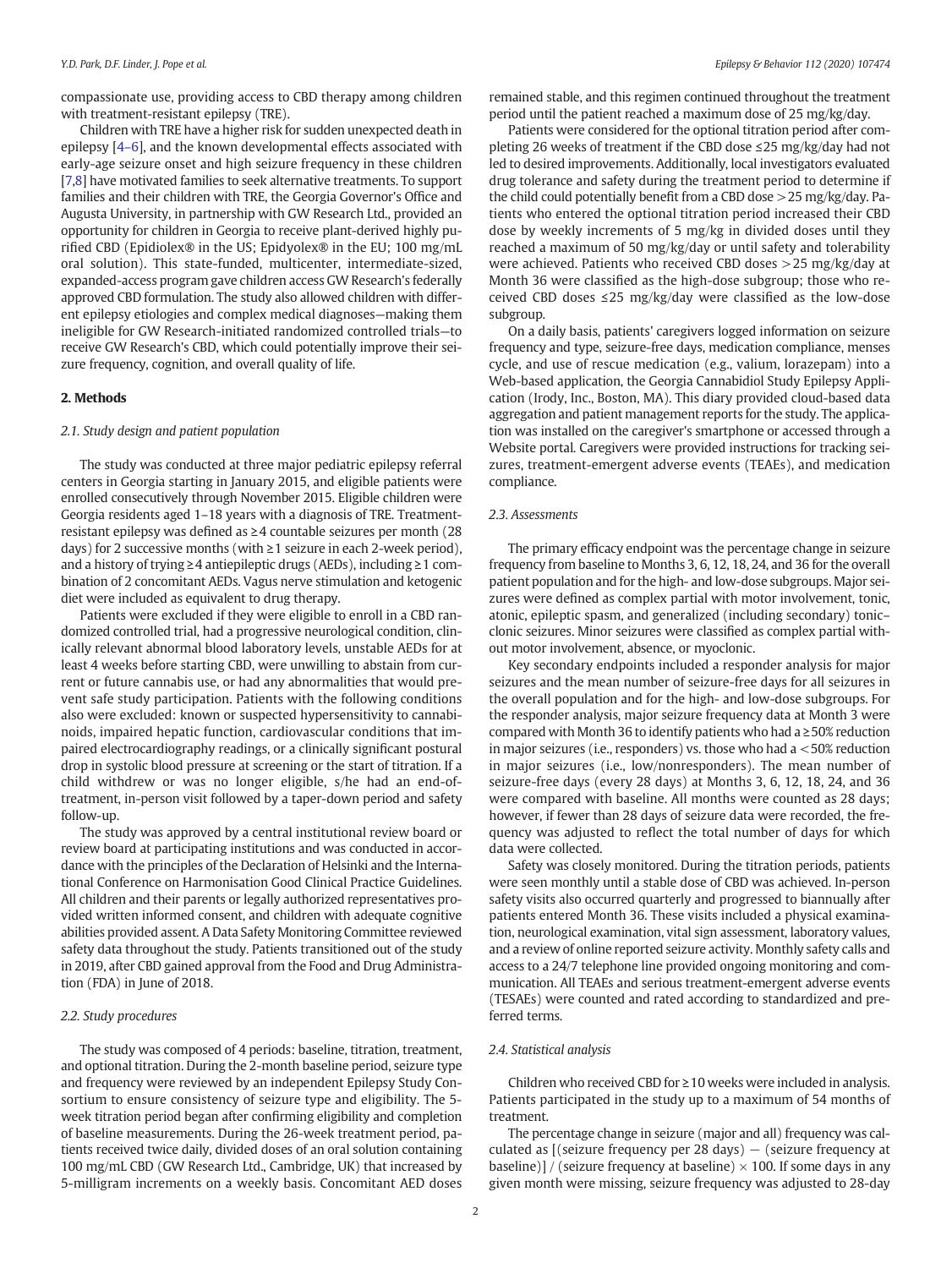intervals for baseline and each month by computing these as rates by the observed number of days in the respective time periods. Because missing days most likely correspond to seizure-free days, this is a conservative approach for analyzing this endpoint.

For each prespecified time period, we performed the sign test to assess the changes from baseline in seizure frequency, assuming that the median percentage change in major seizures from baseline was 0. We adjusted for multiple comparisons across the time periods using Bonferroni corrections and adjusted 95% confidence intervals (CIs).

We performed 2 post hoc analyses. We used the Kruskal–Wallis test to determine if response rates were influenced by the epilepsy etiology classification at baseline, and we used the Wilcoxon–Mann–Whitney U test to determine if response rates were influenced by the concomitant use of clobazam at 3 different timepoints (i.e., baseline, Month 13, Month 19) during the study.

Treatment-emergent adverse events reported by  $>10\%$  of the patients are summarized for the overall patient population. We compared TEAE rates between the high- and low-dose subgroups before some patients transitioned to a high-dose regimen by calculating the total number of TEAEs that occurred in the high-dose subgroup between the start of treatment and just before the patients transitioned to a high-dose regimen, divided by the duration of this follow-up time (exposure-adjusted incidence rate [EAIR]). The mean EAIR of TEAEs in the highdose subgroup was compared with the mean EAIR of TEAEs in the lose-dose subgroup using a two-sample t-test.

Mean EAIR also was evaluated within the high-dose subgroup before titrating to  $(>25 \text{ mg/kg/day})$  and after titration to  $(>25 \text{ mg/kg/day})$  for a pre–post comparison. Treatment-emergent adverse event rates in the high-dose pretitration group were computed as the total number of TEAEs from treatment day 1 to the month of transition to the high dose and computed in the high-dose posttitration group as the total number of TEAEs from the month of transition to the high dose to end of follow-up, divided by duration of follow-up time, respectively. The pre–post TEAE rates were then compared using a paired t-test.

# 3. Results

#### 3.1. Patient disposition and baseline demographics

Fifty-three patients provided consent, and 50 patients received CBD. No patients were taking artisanal CBD before study enrollment. Three patients withdrew after <10 weeks of treatment (withdrawal of consent  $[n = 1]$ , lack of perceived efficacy  $[n = 2]$ ). Forty-seven patients completed 6 months of treatment; 2 patients were excluded thereafter (major seizure not reported during baseline  $[n = 1]$ , seizure diary reporting noncompliance  $[n = 1]$ ). Patients in the low-dose subgroup were slightly older than those in the high-dose subgroup. For epilepsy etiology, most patients in the low-dose subgroup (45% [13/29]) had malformations of cortical development; most patients in the highdose subgroup (69% [11/16]) had a cryptogenic etiology. Baseline demographic and clinical characteristics are presented in Table 1.

#### 3.2. Seizure frequency

There were statistically significant reductions in median major seizure frequency during the first 3 months of CBD treatment, and changes from baseline to Months 6, 12, 18, 24, and 36 also were statistically significant (all p-values <0.001) (Table 2). Median percentage changes in major seizure frequency for all patients and for the high- and low-dose subgroups are shown in [Fig. 1](#page-3-0). Month-to-month changes in major seizure frequency were not statistically significant (all  $p$ -values  $> 0.05$ ). Across all seizure types, the results were similar; all changes from baseline to Months 3 through 36 were statistically significant (all p-values <0.001) (Table 2). Owing to the nature of absence and myoclonic seizures, it is possible that some of these minor seizures were missed and not recorded accurately in the seizure diary.

| Epilepsy & Behavior 112 (2020) 107474 |  |  |  |
|---------------------------------------|--|--|--|
|---------------------------------------|--|--|--|

Table 1

Demographic and baseline characteristics.

| Characteristic             |                            | Major seizure analysis               |                                     |  |
|----------------------------|----------------------------|--------------------------------------|-------------------------------------|--|
|                            | All patients<br>$(N = 47)$ | High-dose<br>group<br>$(n = 29)^{a}$ | Low-dose<br>group<br>$(n = 16)^{a}$ |  |
| Mean age, years            | 10.4                       | 10.0                                 | 11.5                                |  |
| Median (range)             | 11.1                       | 10.5                                 | 12.1                                |  |
|                            | $(1.3 - 18.8)$             | $(1.6 - 18.8)$                       | $(4.2 - 17.6)$                      |  |
| Male gender, n (%)         | 27(57)                     | 16(55)                               | 10(63)                              |  |
| Mean BMI, $\text{kg/m}^2$  | 21.3                       | 20.1                                 | 24.1                                |  |
| Epilepsy etiology, n (%)   |                            |                                      |                                     |  |
| Cryptogenic                | 19(40)                     | 8(28)                                | 11(69)                              |  |
| Malformation of cortical   | 15(32)                     | 13(45)                               | 2(13)                               |  |
| development                |                            |                                      |                                     |  |
| Hypoxic-ischemic           | 6(13)                      | 4(14)                                | 2(13)                               |  |
| encephalopathy/stroke      |                            |                                      |                                     |  |
| Chromosomal anomaly        | 4(9)                       | 1(3)                                 | 1(6)                                |  |
| Infection                  | 3(6)                       | 3(10)                                | 0(0)                                |  |
| Mean CBD dose (month 36),  | 35.9                       | 43.7                                 | 22.1                                |  |
| mg/kg/d                    |                            |                                      |                                     |  |
| Median (range)             | $35(10-50)$                | $47.5(30-50)$                        | $25(10-25)$                         |  |
| Mean (range) number AEDs   | $4.2(2-7)$                 | $3.2(2-6)$                           | $2.8(2-5)$                          |  |
| AED, $n$ $(\%)$            |                            |                                      |                                     |  |
| Clobazam                   | 30(64)                     | 19 (66)                              | 11 (69)                             |  |
| Levetiracetam              | 24(51)                     | 15(52)                               | 8(50)                               |  |
| Lamotrigine                | 15(32)                     | 11(38)                               | 4(25)                               |  |
| Topiramate                 | 13(28)                     | 7(24)                                | 6(38)                               |  |
| Zonisamide                 | 9(19)                      | 6(21)                                | 3(19)                               |  |
| Rufinamide                 | 9(19)                      | 6(21)                                | 3(19)                               |  |
| Oxcarbazepine              | 8(17)                      | 5(17)                                | 2(13)                               |  |
| Phenytoin                  | 5(11)                      | 3(10)                                | 2(13)                               |  |
| Lacosamide                 | 5(11)                      | 4(13)                                | 1(6)                                |  |
| Phenobarbital              | 3(6)                       | 3(10)                                | 0(0)                                |  |
| Vigabatrin                 | 3(6)                       | 3(10)                                | 0(0)                                |  |
| Ethosuximide               | 2(4)                       | 0(0)                                 | 2(13)                               |  |
| Perampanel                 | 2(4)                       | 2(7)                                 | 0(0)                                |  |
| Valproic acid              | 2(4)                       | 1(3)                                 | 0(0)                                |  |
| <b>PRN</b> b               | 55 (29)                    | 22(76)                               | 13(80)                              |  |
| Other interventions, n (%) |                            |                                      |                                     |  |
| Vagus nerve stimulation    | 11(23)                     | 8(28)                                | 3(19)                               |  |
| Epilepsy surgery           | 10(21)                     | 3(10)                                | 7(44)                               |  |
| Ketogenic diet             | 1(2)                       | 1(3)                                 | 0(0)                                |  |

 $AED =$  antiepileptic drug;  $BMI =$  body mass index;  $CBD =$  cannabidiol;  $PRN =$  pro re nata (as needed).

Two patients were not included in the major seizure analysis (for 1 patient, a major seizure was not reported during the baseline period, and for the other patient, there was noncompliance with diary reporting).

<sup>b</sup> Acetazolamide, clonazepam, diazepam, lorazepam.

[Fig. 2](#page-3-0) shows the median percentage change in major seizure frequency for all patients and for the high- and low-dose subgroups. Patients represented by the data plotted in green showed a lower median reduction in major seizure frequency during the initial treatment period ( $n = 31, -46\%, p = 0.005$ ). These patients were identified by the Principal Investigators as potentially benefitting from a higher treatment dose and were titrated to a higher dose of CBD. Additional improvements in the median seizure frequency were noted for this group

| 2 د |                                                                   |  |  |  |
|-----|-------------------------------------------------------------------|--|--|--|
|     | $\sim$ to account to common factories and contract to contact $M$ |  |  |  |

| Change in monthly seizure frequency from baseline to Months 3–36 for all patients. |  |  |  |
|------------------------------------------------------------------------------------|--|--|--|
|------------------------------------------------------------------------------------|--|--|--|

|                    | Major seizures                                                             |                  | All seizures                                                   |                    |  |
|--------------------|----------------------------------------------------------------------------|------------------|----------------------------------------------------------------|--------------------|--|
|                    |                                                                            |                  | Median (95% CI) change p-Value Median (95% CI) change p-Value  |                    |  |
| Month 3<br>Month 6 | $-62\%$ ( $-85\%$ , $-37\%$ )<br>$-65\%$ ( $-83\%$ , $-39\%$ )             | 0.001            | $0.003 -62\% (-77\%, -44\%)$<br>$-62\%$ ( $-79\%$ , $-46\%$ )  | < 0.001<br>< 0.001 |  |
| Month 12           | $-54\%$ ( $-70\%$ , $-31\%$ )                                              | 0.009            | $-61\% (-70\%, -39\%)$                                         | < 0.001            |  |
|                    | Month $18 - 65\% (-85\%, -37\%)$<br>Month 24 $-62\%$ ( $-78\%$ , $-29\%$ ) | < 0.001<br>0.001 | $-69\%$ ( $-82\%$ , $-58\%$ )<br>$-68\%$ ( $-78\%$ , $-53\%$ ) | < 0.001<br>< 0.001 |  |
|                    | Month 36 $-72\%$ ( $-87\%$ , $-56\%$ )                                     | < 0.001          | $-70\%$ ( $-81\%$ , $-62\%$ )                                  | < 0.001            |  |

 $BL = baseline$ ;  $CI = confidence$  interval.

**Table**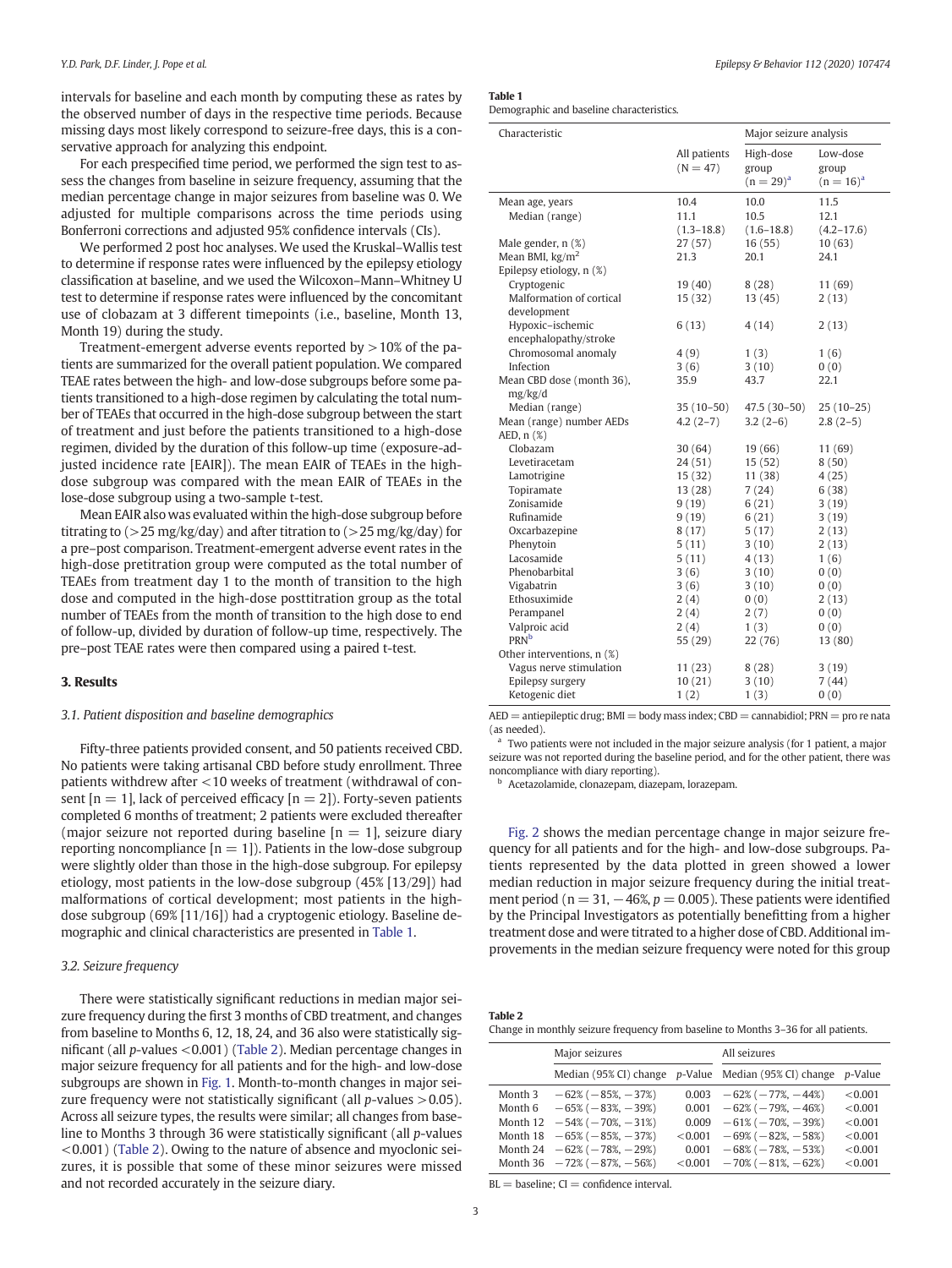<span id="page-3-0"></span>

Fig. 1. Major monthly seizure frequency from Month 3 to Month 36.

over time, albeit the relative extent of their seizure reductions was less than the low-dose group. Patients represented by the data plotted in blue showed the largest reduction in major seizure frequency ( $n =$ 15,  $-93\%$ ,  $p < 0.001$ ) at the initial treatment dose. These patients did not titrate to higher doses but continued to maintain their initial

treatment dose throughout the entire treatment period while also continuing to report sustained treatment responses.

At Month 36, 6 patients (13.6%) had increases in major seizure frequency. Two patients (4.5%) who had a reduction in seizure frequency >50% at Month 3 showed an additional 10–20% increase at Month 36.



Fig. 2. Percentage change in monthly major seizures from Baseline to Month 36.<sup>\*</sup>  $n = 44$  (1 patient did not experience a major seizure during the baseline period). <sup>a</sup>The percentage change in major seizures from baseline to Month 3 for patients 2 and 3, the second and third blue dots, actual values are outside the first plotting range. These values are 300 and 347 respectively, but are plotted at 200 for illustration.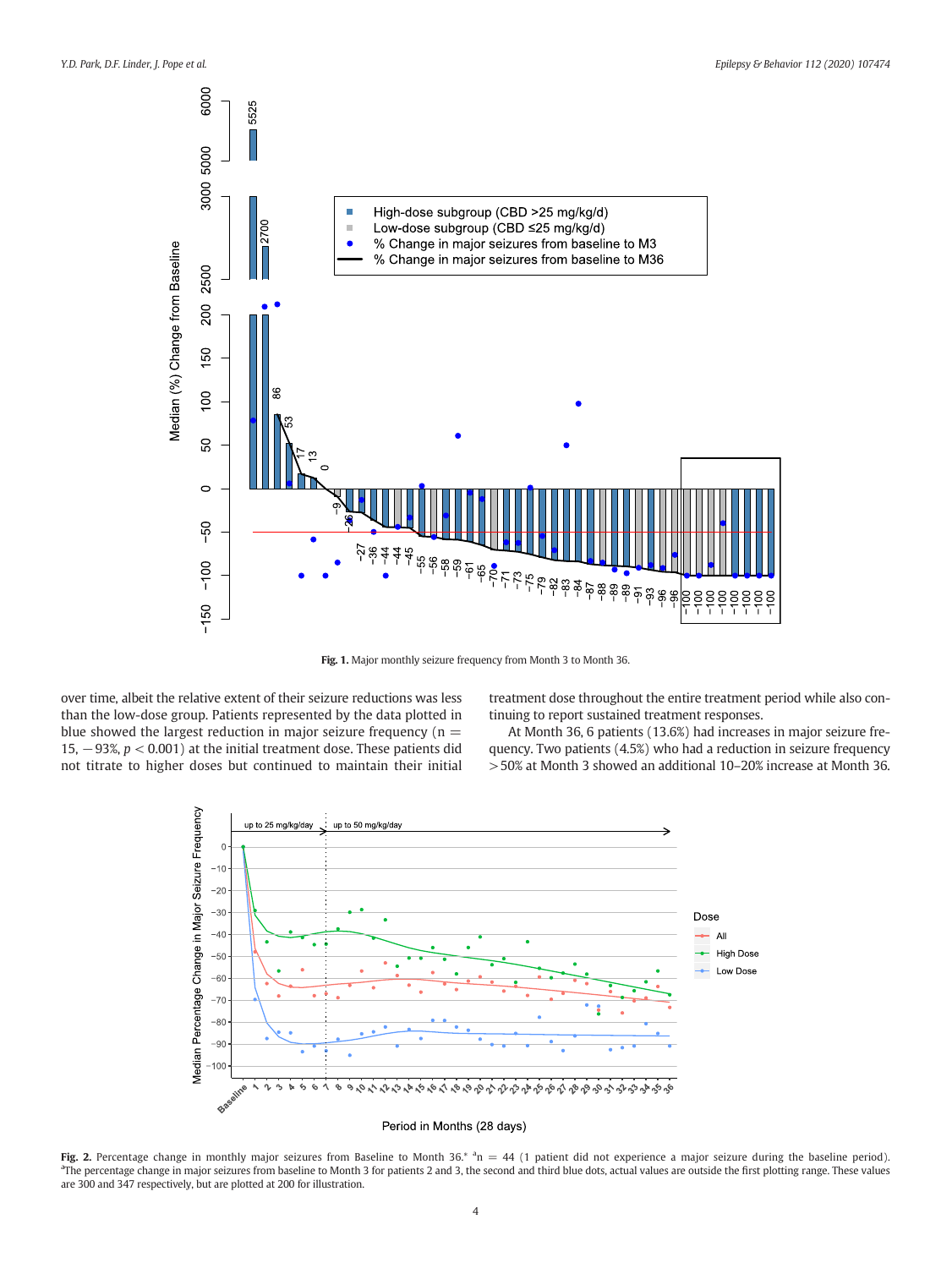

Note: the stratification paths were based on clinicians' decisions; they do not represent randomization procedures.

The remaining 4 patients did not achieve a reduction >50% at Month 3. Of these, 2 patients (4.5%) had increases in seizure frequency from 50 to 90%, and 2 patients (4.5%) had increases in seizure frequency of 2700% and 5525% at Month 36. These patients remained on study because their family felt that CBD was still helping them in terms of seizure severity and overall quality of daily living.

#### 3.3. Responder analysis

At Month 3, 59% (26/44) of all patients were classified as responders, as they experienced a  $\geq 50\%$  reduction in seizure frequency ([Fig. 1\)](#page-3-0). Forty-one percent (18/44) experienced a decrease in seizure frequency but did not reach the ≥50% responder threshold. Sixteen of these patients transitioned to the high-dose subgroup, and 2 patients remained in the low-dose subgroup. At Month 36, 81% (21/26) of patients remained responders and continued to report seizure frequency reductions  $\geq$  50%. This included 80% (12/15) and 82% (9/11) of patients in the high- and low-dose subgroups, respectively. By contrast, 3 patients that transitioned to the high-dose subgroup and 2 that remained in the lowdose subgroup did not maintain a ≥50% reduction in seizure frequency at Month 36. Of the 16 patients that transitioned into the high-dose group, 50% (8/16) became responders, showing a reduction in seizure frequency ≥50%. Of the 2 patients that remained in the low-dose subgroup, 1 patient became a responder. Overall, a reduction in seizure frequency ≥50% at Month 3 had 81% sensitivity for predicting a similar reduction at Month 36 (Fig. 3).

### 3.4. Seizure-free days

The mean change in the number of seizure-free days from baseline to each of the monthly treatment periods was significantly greater than 0. The mean increase in seizure-free days was >5 during each treatment period, and there was a statistically significant mean increase of 7.77 seizure-free days between baseline and Month 36 ( $p < 0.001$ ) (Table 3).

Four patients each in the low- and high-dose groups achieved 100% seizure-free days by Month 36 [\(Fig. 1](#page-3-0)). For these 8 patients, the number of consecutive months with seizure-free days were 27, 26, 24, 20, 15, 11, 1, and 0, respectively. Two patients experienced increases in seizure

frequency from baseline (>5000% and 2700%). This was due, at least in part, to the low number of seizures experienced by these patients at baseline and to the adjustments made for the number of missing days. Nevertheless, these patients remained on study, as these patients reported other improvements in quality of life and cognition (data not shown), which were believed to be highly beneficial, particularly for an expanded access study.

#### 3.5. Post hoc analyses

The median percentage changes in major seizure frequency from baseline by epilepsy etiology are presented in [Table 4](#page-5-0). All p-values were >0.05, indicating no evidence of any statistically significant differences in response rates by etiology. However, these findings should be interpreted with caution, as the sample sizes were very low for some classifications. It also should be noted that the medians (Q1, Q3) were much larger for the chromosomal anomaly etiology compared with the others, as the patient with the extreme (highest) increase in seizure frequency was classified by this etiology.

The median percentage changes in major seizure frequency from baseline by patients taking and not taking clobazam during the study are presented in [Table 5.](#page-5-0) All  $p$ -values were  $>$  0.05, indicating no evidence of any statistically significant differences in response rates by concomitant clobazam status.

| Table 3 |  |  |  |
|---------|--|--|--|
|         |  |  |  |

Change from baseline to Months 3–36 in the number of seizure-free days over 28 days.

| Month              | Mean (SE)  | 95% CI        | <i>p</i> -Value <sup>a</sup> | Adjusted p-Value <sup>b</sup> |
|--------------------|------------|---------------|------------------------------|-------------------------------|
| Month <sub>3</sub> | 5.17(1.16) | (2.83, 7.51)  | < 0.001                      | < 0.001                       |
| Month 6            | 6.46(1.46) | (3.52, 9.41)  | < 0.001                      | < 0.001                       |
| Month 12           | 6.89(1.35) | (4.18, 9.61)  | < 0.001                      | < 0.001                       |
| Month 18           | 7.52(1.49) | (4.52, 10.51) | < 0.001                      | < 0.001                       |
| Month 24           | 7.24(1.40) | (4.42, 10.06) | < 0.001                      | < 0.001                       |
| Month 36           | 7.77(1.56) | (4.61, 10.92) | < 0.001                      | < 0.001                       |

 $CI =$  confidence interval:  $SE =$  standard error.

p-Value for t-test that the mean difference in seizure-free days was 0. Bonferroni adjusted  $p$ -value for multiple comparisons.

Fig. 3. Results of the responder analysis.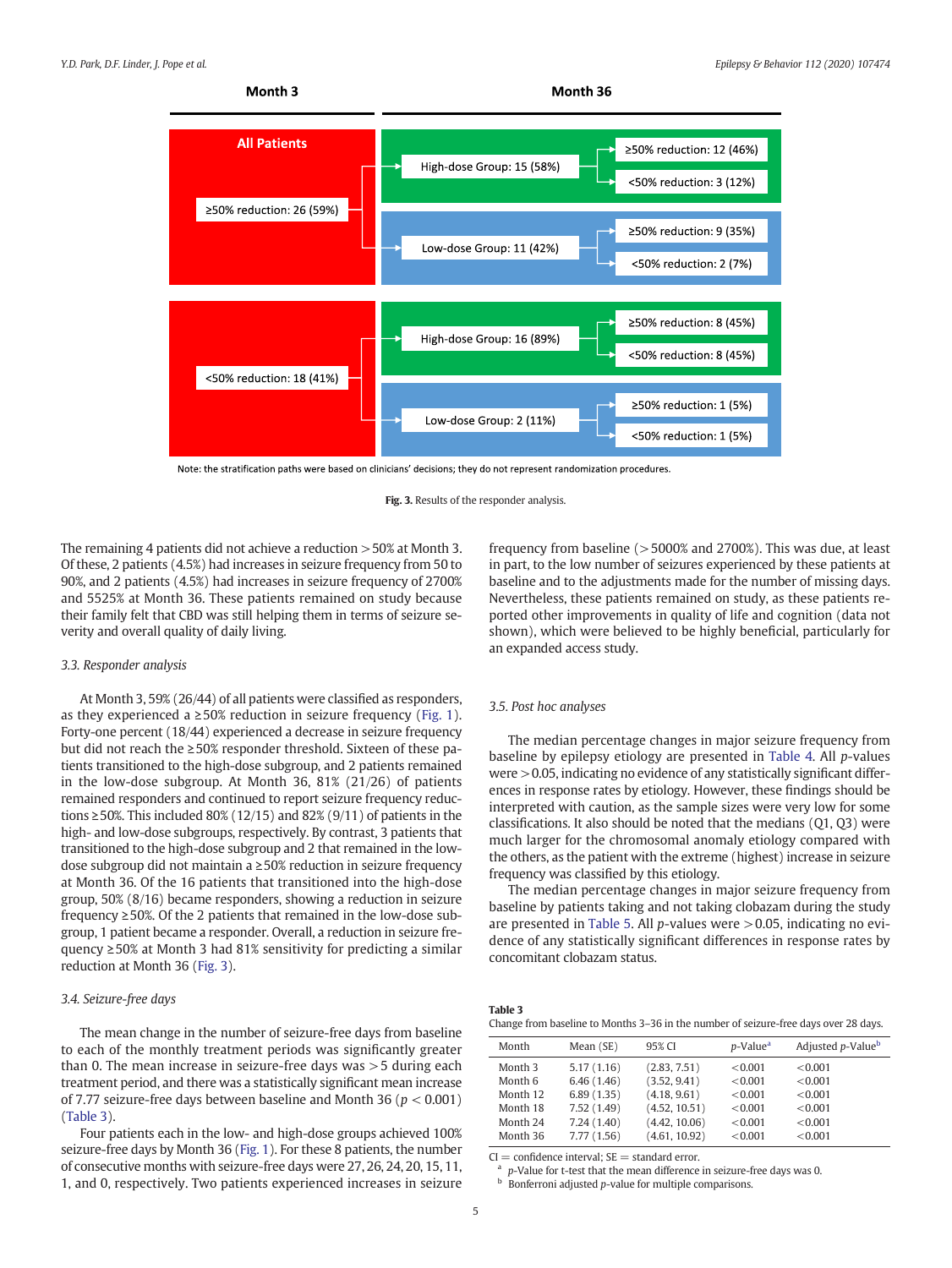#### <span id="page-5-0"></span>Table 4

| Median $(Q1, Q3)$ percentage change <sup>a</sup> from baseline in major seizure frequency by patient epilepsy etiology. |  |  |  |  |  |
|-------------------------------------------------------------------------------------------------------------------------|--|--|--|--|--|
|-------------------------------------------------------------------------------------------------------------------------|--|--|--|--|--|

|          | Cryptogenic    | HIE/stroke     | C <sub>D</sub>  | Infection      | Chromosomal anomaly     | Total          | <i>p</i> -Value |
|----------|----------------|----------------|-----------------|----------------|-------------------------|----------------|-----------------|
| Month 3  | $-66(-91,-29)$ | $-90(-98,-63)$ | $-31(-77,-1)$   | $-65(-98,-7)$  | $1(-82, 100)$           | $-62(-91,-5)$  | 0.301           |
|          | $[n = 20]$     | $[n=6]$        | $[n = 15]$      | $[n=4]$        | $[n=4]$                 | $[n = 49]$     |                 |
| Month 6  | $-66(-91,-29)$ | $-70(-87,-62)$ | $-40(-81, 3)$   | $-97(-99,-30)$ | $-93(-96, 6385)$        | $-65(-92,-12)$ | 0.622           |
|          | $[n = 19]$     | $[n=6]$        | $[n=15]$        | $[n=3]$        | $[n=3]$                 | $[n = 46]$     |                 |
| Month 12 | $-66(-91,-29)$ | $-78(-97,-49)$ | $-34(-64,-10)$  | $2(-47, 55)$   | $-100$ ( $-100$ , 1507) | $-54(-85,-3)$  | 0.457           |
|          | $[n = 19]$     | $[n=6]$        | $[n = 15]$      | $[n=3]$        | $[n=3]$                 | $[n = 46]$     |                 |
| Month 18 | $-66(-91,-29)$ | $-74(-97,-41)$ | $-57(-83,-9)$   | $-92(-96,-48)$ | $-98(-99, 1329)$        | $-65(-94,-20)$ | 0.656           |
|          | $[n = 19]$     | $[n=6]$        | $[n=15]$        | $[n=3]$        | $[n=3]$                 | $[n = 46]$     |                 |
| Month 24 | $-66(-91,-29)$ | $-64(-92,-34)$ | $-51(-77,-12)$  | $-7(-50, 50)$  | 1101 (505, 1696)        | $-62(-90,-12)$ | 0.633           |
|          | $[n = 19]$     | $[n=6]$        | $[n=15]$        | $[n=3]$        | $[n = 2]^{b}$           | $[n = 45]$     |                 |
| Month 36 | $-66(-91,-29)$ | $-84(-97,-53)$ | $-63(-80, -56)$ | $-89(-95,-67)$ | $-96(-98, 2714)$        | $-72(-92,-42)$ | 0.680           |
|          | $[n = 18]$     | $[n=6]$        | $[n=14]$        | $[n=3]$        | $[n=3]$                 | $[n = 44]$     |                 |

 $CD =$  coeliac disease;  $HIE =$  hypoxic–ischemic encephalopathy.

<sup>a</sup> Kruskal–Wallis one-way analysis of variance on ranks. b One patient with chromosomal anomaly had all 28 days missing at month 24.

### 3.6. Safety

All 47 patients experienced ≥1 TEAE. Treatment-emergent adverse events reported by ≥10% of patients are presented in [Table 6](#page-6-0). Twelve children experienced 20 TESAEs, which all required hospitalization ([Table 7](#page-6-0)). Causes for hospitalization were the result of one or more underlying TEAE ( $n = 29$ ). None of the TESAEs were considered related to CBD treatment and all resolved.

The mean incidence rate of TEAEs in the low-dose subgroup was 0.43 AEs/month. The mean EAIR of TEAEs in the high-dose subgroup – before transitioning to a high-dose regimen – was 0.72 TEAEs/month, corresponding to a mean difference of 0.29 (95% CI: 0.07, 0.52). Patients in the high-dose subgroup experienced a higher mean rate of TEAEs before transitioning to a high-dose regimen vs. patients who remained in the low-dose subgroup ( $p = 0.011$ ). The mean rate of TEAEs after transitioning to the high-dose group was 0.48 TEAEs/month, and the

pre- vs. posttreatment difference was 0.24 (95% CI: 0.08, 0.40), indicating a significantly lower mean rate of TEAEs after moving to a high-dose regimen ( $p = 0.004$ ).

## 4. Discussion

This study investigated the use of CBD for children diagnosed with TRE who failed to achieve adequate seizure management with available treatment options. All patients had previously tried various treatment combinations, including pharmacotherapy, dietary therapy, epilepsy surgery, and vagus nerve stimulation. These patients also were excluded from participating in randomized controlled trials with CBD because of their complex diagnoses. Thus, this intermediate-sized, multicenter, expanded-access program study provided a meaningful and potentially beneficial treatment option for these children.

Table 5

Median (Q1, Q3) percentage change in major seizure frequency from baseline for patients taking and not taking clobazam during the study.

|          | Taking clobazam at baseline |                |                | p-Value |
|----------|-----------------------------|----------------|----------------|---------|
|          | No                          | Yes            | Total          |         |
| Month 3  | $-83(-93, 1)$               | $-56(-86,-11)$ | $-62(-91,-5)$  | 0.487   |
|          | $[n = 17]$                  | $[n = 32]$     | $[n=49]$       |         |
| Month 6  | $-70(-93,-38)$              | $-61(-92, 2)$  | $-65(-92,-12)$ | 0.473   |
|          | $[n = 16]$                  | $[n = 30]$     | $[n=46]$       |         |
| Month 12 | $-45(-76, 5)$               | $-54(-85,-14)$ | $-54(-85,-3)$  | 0.764   |
|          | $[n = 16]$                  | $[n = 30]$     | $[n = 46]$     |         |
| Month 18 | $-83(-99,-38)$              | $-58(-91,-7)$  | $-65(-94,-20)$ | 0.146   |
|          | $[n = 16]$                  | $[n = 30]$     | $[n = 46]$     |         |
| Month 24 | $-78(-92, 5)$               | $-50(-83,-12)$ | $-62(-90,-12)$ | 0.255   |
|          | $[n = 16]$                  | $[n = 29]$     | $[n = 45]$     |         |
| Month 36 | $-81(-95, -58)$             | $-66(-88,-27)$ | $-72(-92,-42)$ | 0.221   |
|          | $[n = 16]$                  | $[n = 28]$     | $[n = 44]$     |         |
|          | Taking clobazam at month 13 |                |                | p-Value |
|          | N <sub>o</sub>              | Yes            | Total          |         |
| Month 18 | $-67(-92,-38)$              | $-60(-95,-14)$ | $-65(-94,-20)$ | 0.561   |
|          | $[n=17]$                    | $[n = 29]$     | $[n = 46]$     |         |
| Month 24 | $-77(-91,-33)$              | $-45(-83, 25)$ | $-62(-90,-12)$ | 0.068   |
|          | $[n = 17]$                  | $[n = 28]$     | $[n = 45]$     |         |
| Month 36 | $-77(-90,-52)$              | $-71(-94,-23)$ | $-72(-92,-42)$ | 0.677   |
|          | $[n = 16]$                  | $[n = 28]$     | $[n = 44]$     |         |
|          | Taking clobazam at month 19 |                |                | p-Value |
|          |                             |                |                |         |
|          | N <sub>o</sub>              | Yes            | Total          |         |
| Month 24 | $-76(-91,-25)$              | $-50(-83, 8)$  | $-62(-90,-12)$ | 0.223   |
|          | $[n = 17]$                  | $[n = 28]$     | $[n = 45]$     |         |
| Month 36 | $-77(-90,-45)$              | $-71(-94,-34)$ | $-72(-92,-42)$ | 0.922   |
|          | $[n = 16]$                  | $[n = 28]$     | $[n = 44]$     |         |

Wilcoxon–Mann–Whitney U test.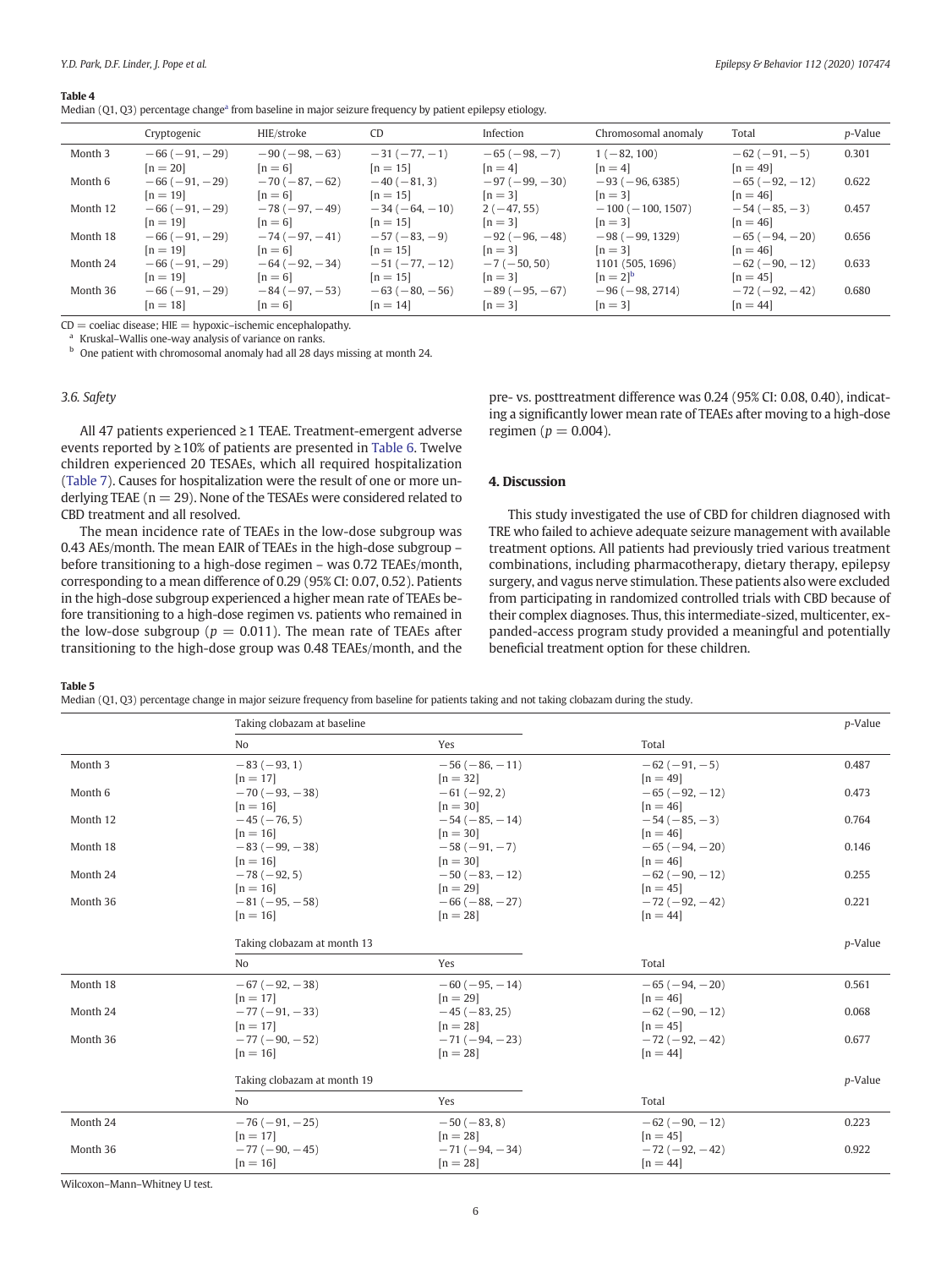#### <span id="page-6-0"></span>Table 6

TEAEs occurring in ≥10% of patients.

| <b>TEAE</b>                                             | TEAEs, n | Patients with<br>TEAEs, $n$ $(\%)$ |
|---------------------------------------------------------|----------|------------------------------------|
| Upper respiratory infection                             | 319      | 45 (90)                            |
| Gastrointestinal disorders (vomiting, diarrhea, nausea) | 198      | 43 (86)                            |
| Pyrexia                                                 | 91       | 26(52)                             |
| Skin rash or infection                                  | 51       | 26(52)                             |
| Somnolence                                              | 42       | 24 (48)                            |
| Bruise, abrasion, laceration, or sprain from fall       | 59       | 23 (46)                            |
| Increased seizures                                      | 41       | 20(40)                             |
| Irritability/aggression/frustration                     | 31       | 20(40)                             |
| Pain                                                    | 18       | 15(30)                             |
| Headache                                                | 32       | 14 (28)                            |
| Broken bone/tooth                                       | 11       | 9(18)                              |
| Eye infection/irritation                                | 12       | 9(18)                              |
| Constipation                                            | 10       | 8(16)                              |
| Other                                                   | 8        | 8(16)                              |
| Urinary tract infection                                 | 11       | 8(16)                              |
| Pneumonia                                               | 16       | 7(14)                              |
| Decreased appetite                                      | 12       | 6(12)                              |
| Respiratory distress/insufficiency                      | 16       | 5(10)                              |
| Sleep changes                                           | 5        | 5(10)                              |

TEAE = treatment-emergent adverse event.

The median frequency of seizures decreased significantly during CBD treatment. After 1 month of titration and 2 at a stable dose of CBD, the median reduction was 62% for major seizures and 62% for all seizures, which was deemed to be clinically meaningful [\[9\]](#page-7-0). Although there were monthly variations in reduction rates for major seizures, the observed benefit persisted for the remainder of the study without any statistically significant difference between months. This may indicate that early response to CBD is predictive of ongoing responsiveness to this therapy.

Of the 44 patients who experienced major seizures, 59% and 68% showed reductions in seizure frequency ≥50% at Months 3 and 36, respectively. Sixteen patients in the low-dose subgroup for 26 weeks were low/ nonresponders. After transitioning into the high-dose subgroup, 50% became responders by showing a ≥50% reduction in seizure frequency. This suggests that some children may achieve improvements in seizure management with longer-term treatment at higher doses of CBD.

Eighteen percent of patients showed 100% seizure-free days at Month 36. This group consisted of 4 children in the low-dose subgroup and 4 in the high-dose subgroup. This is consistent with earlier results [[10](#page-7-0)], although more patients in this study experienced complete seizure-free days.

#### Table 7

TESAEs resulting in hospitalization by underlying TEAE and severity.

Findings from our post hoc analyses revealed that neither epilepsy etiology nor concomitant clobazam status influenced response rates for changes in major seizure frequency.

Overall, a consistent safety profile was observed. All patients experienced at least 1 TEAE during 36 months of treatment. The most common TEAEs included upper respiratory infection, gastrointestinal disorders, pyrexia, and somnolence, which are consistent with other recently published studies involving both children and adults treated with this formulation of CBD [9–[14\]](#page-7-0). Treatment-emergent adverse events that resulted in hospitalization were classified as TESAEs. Investigators did not deem any of the increases in seizure frequency to be causally related to CBD. Children who titrated to the high-dose subgroup experienced a statistically significant increase in TEAEs (0.29 TEAEs/month) after transitioning. The decision to increase the dose was based upon realtime clinical judgment, tolerance, and perceptions of potential benefit. This suggests that increasing CBD dose may correlate with an increase incidence of TEAEs for patients with TRE.

This study is not without limitations, including the lack of a control group, providing CBD as an open-label treatment, the small sample size, and treating children with complex and varied epilepsy etiologies. The strengths of this study include treatment with a standardized formulation of CBD, consistent baseline evaluation period, consistent evaluations across all patients and time points, 6 months of sustained, concomitant AED dosing before any AED dosing changes, long-term observation of treatment for 36 months, and an evaluation of the potential response to different doses of CBD. Additionally, the screening criteria and independent review of seizure description by the Epilepsy Study Consortium ensured a consistent classification of seizure type, while the use of the Georgia Cannabidiol Study Epilepsy Application ensured that data reporting was timely with both seizure frequency and seizure-free days accurately recorded. The use of consistent personnel for data monitoring also minimized the risk of missing or inconsistent classification of TEAEs.

# 5. Conclusions

The results of this study support and extend those from previous research on the safety and tolerability of CBD, demonstrating that CBD was generally well tolerated as a long-term treatment for children with TRE in doses up to 50 mg/kg/day. The treatment effects also appeared to support a reduction in major seizure frequency and an increase in total seizure-free days for many patients, although increasing the treatment dose to  $>$  25 mg/kg/day did not appear to provide a sustained improvement in major seizure frequency or increasing

| <b>TEAE</b>                                              | Severity     |                     |                | TESAEs   |
|----------------------------------------------------------|--------------|---------------------|----------------|----------|
|                                                          | Mild<br>n(%) | Moderate<br>$n(\%)$ | Severe<br>n(%) | n(%)     |
| Increased seizures                                       |              | 10(26)              | 3(27)          | 13(25)   |
| Respiratory distress/insufficiency                       |              | 8(21)               | 3(27)          | 11(21)   |
| Upper respiratory infection                              |              | 5(13)               |                | 5(10)    |
| Pneumonia                                                |              | 4(10)               |                | 4(8)     |
| Drug concentration increased                             |              | 1(3)                | 1(9)           | 2(4)     |
| Irritability/aggression/frustration                      |              | 1(3)                | 1(9)           | 2(4)     |
| Cardiac disorders: Other                                 |              | 1(3)                | 1(9)           | 2(4)     |
| Gastrointestinal disorders                               |              | 2(5)                |                | 2(4)     |
| Laboratory value changes                                 |              | 2(5)                |                | 2(4)     |
| Pyrexia                                                  | 2(67)        | 1(3)                |                | 3(2)     |
| Constipation                                             |              | 1(3)                |                | 1(2)     |
| Eye infection/irritation                                 |              |                     | 1(9)           | 1(2)     |
| Hypothermia                                              |              |                     | 1(9)           | 1(2)     |
| Other: bruise, abrasion, laceration, or sprain from fall |              | 1(3)                |                | 1(2)     |
| Skin rash or infection                                   | 1(33)        |                     |                | 1(2)     |
| Weakness                                                 |              | 1(3)                |                | 1(2)     |
| Total                                                    | 3(6)         | 38 (73)             | 11(21)         | 52 (100) |

 $TEAE = treatment$ -emergent adverse event;  $TESAE = treatment$ -emergent serious adverse event.